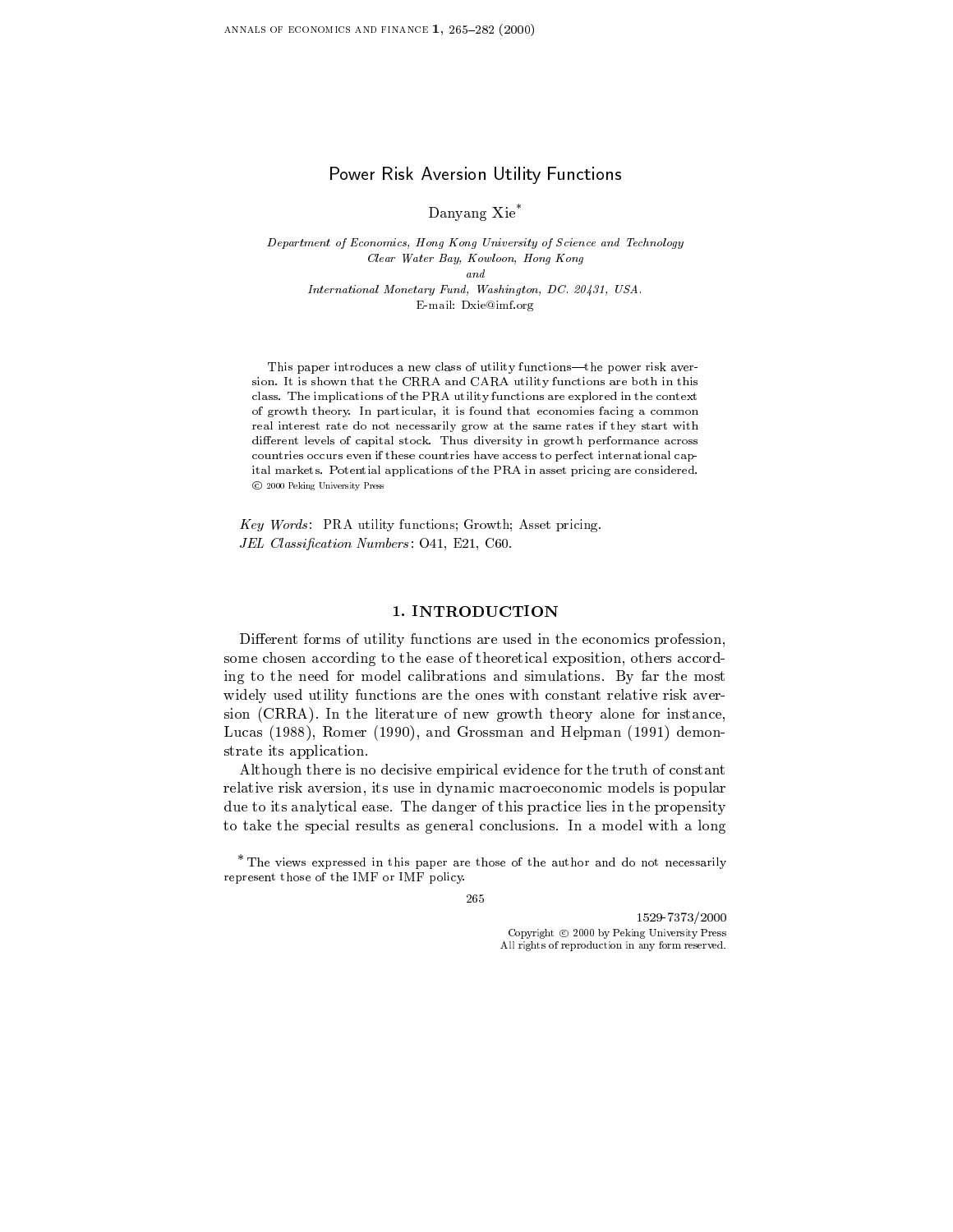lived representative agent for example, if the momentary utility function is CRRA with parameter  $\sigma$ , and if the rate of time preference is  $\rho$ , then economies facing a common real interest rate  $r$  should grow at the same rate  $(r - \rho)/\sigma$ . If we are not careful, we may conclude that the observed diversity in growth rates across countries under relatively complete capital markets represents a puzzle. To prevent such sloppy thinking, access to a broader class, escaping the narrow focus ofthe CRRA utility functions, is essential. The hyperbolic absolute risk aversion (HARA) family of utility functions, which was introduced in Merton (1971) and has subsequently gained popularity in finance literature, seems to be a poor candidate for adoption in macroeconomic studies, especially when economic growth is of interest, because half of the members in the HARA family are simply not well defined for high levels of consumption.

Other utility functions are sporadically tried. For example, a modified version of the CARA is used in Frank (1990) and the Stone-Geary type is used in Rebelo (1992). These utility functions, due to their inconvenience or sometimes due to their lack of serious promotion, have not been widely adopted in macroeconomic studies.

This paper offers a new class of utility functions which addresses these problems and inadequacies. The new class, which we call the power risk aversion, is defined and described in Section 2. We show that the PRA contains the CRRA and CARA as special examples as the HARA does. In Section 3, we study the implications of the PRA utility functions in the context of growth theory. We find that with the new utility functions, the diversity in growth rates across countries can arise even if these countries have access to complete international capital markets. Rebelo (1992) has reached the same conclusion. The difference between his work and our paper is important enough to warrant a separate treatment in Section 5 after Section 4presents a long-run comparative dynamics analysis. Section 6 provides concluding comments, speculating on the use of the PRA utility functions in resolving the equity premium puzzle.

#### 2. A NEW CLASS OF UTILITY FUNCTIONS

The new class of utility functions — the power risk aversion — is defined

$$
u(c) = \frac{1}{\gamma} \left[ 1 - \exp\left( -\gamma \left( \frac{c^{1-\sigma} - 1}{1 - \sigma} \right) \right) \right], \ \ \sigma \ge 0, \ \gamma \ge 0. \tag{1}
$$

When  $\gamma = 0$ ,  $u(c)$  is defined as the limit of right-hand side as  $\gamma$  approaches zero. The same applies to the case when  $\sigma = 1$ .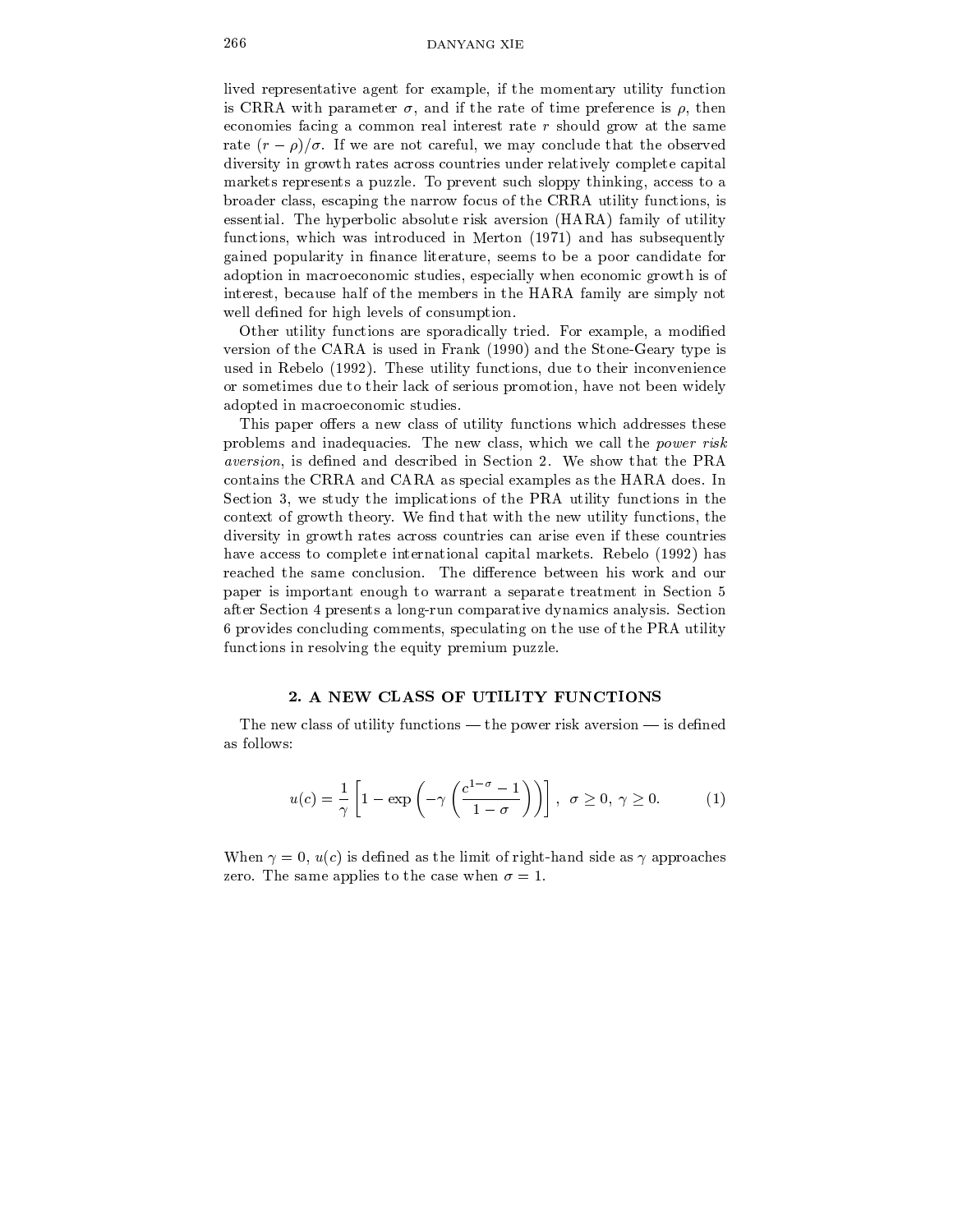PROPOSITION 1. The PRA utility functions defined in  $(1)$  have the following properties:

 $1.u' > 0$  and  $u'' < 0$ . Thus,  $u(\cdot)$  is indeed increasing and concave. 2. When the contract of the contract of the contract of the contract of the contract of the contract of the co  $c^{\perp}$  = 1 | | | 1 = 0 | and is thus  $\sim$  . The contract of the contract of the contract of the contract of the contract of the contract of the contract of the contract of the contract of the contract of the contract of the contract of the contract of the co  $\cdots$ 3. When  $\sigma = 0$ ,  $u(c) = (1 - e^{-\gamma(c-1)})/\gamma$  and is thus CARA.  $A \cdot \mathbf{R} \cdot \mathbf{R} = 0 + \gamma c^2$ ;  $A \mathbf{R} \cdot \mathbf{R} = 0$  c  $\gamma + \gamma c$ 5. When  $\gamma > 0$ ,  $u(c)$  is bounded from above.

*Proof.* To prove property 2, use L'Hospital's Rule. The proofs of other properties are straightforward and hence omitted.

Remark 2.1. Property 4 justifies the name PRA given to the new class of utility functions: the two risk aversion measures (relative and absolute) are both power functions of consumption. Whereas the coefficient of absolute risk aversion is always decreasing or constant in the level of consumption, the coefficient of relative risk aversion can be decreasing (when  $\sigma > 1$ ), increasing (when  $\sigma < 1$ ) or constant (when  $\sigma = 1$ ). Property 5 implies that with positive  $\gamma$ , the existence problem disappears in dynamic models with time discounting no matter what value  $\sigma$  takes.

PROPOSITION 2. If  $\gamma_1 < \gamma_2$ , then

$$
u(c; \sigma, \gamma_1) \geq u(c; \sigma, \gamma_2)
$$
 for any c, with equality iff  $c = 1$ .

*Proof.* For fixed c and  $\sigma$ , we calculate the derivative of u with respect

$$
\frac{\partial u}{\partial \gamma} = \frac{1}{\gamma^2} \left\{ \left[ \gamma \left( \frac{c^{1-\sigma}-1}{1-\sigma} \right) + 1 \right] \exp \left( -\gamma \left( \frac{c^{1-\sigma}-1}{1-\sigma} \right) \right) - 1 \right\}
$$
  
\n=  $\frac{1}{\gamma^2} g(x),$   
\nwhere  $g(x) = (x+1)e^{-x} - 1,$   
\nwith  $x = \gamma \left( \frac{c^{1-\sigma}-1}{1-\sigma} \right).$ 

Next, we show that  $g(x) \leq 0$  for any x and with equality iff  $x = 0$ . To establish that, we calculate  $q(x)$  and find that,

$$
g'(x) = -xe^{-x} = \begin{cases} + & \text{if } x < 0 \\ 0 & \text{if } x = 0 \\ - & \text{if } x > 0 \end{cases}
$$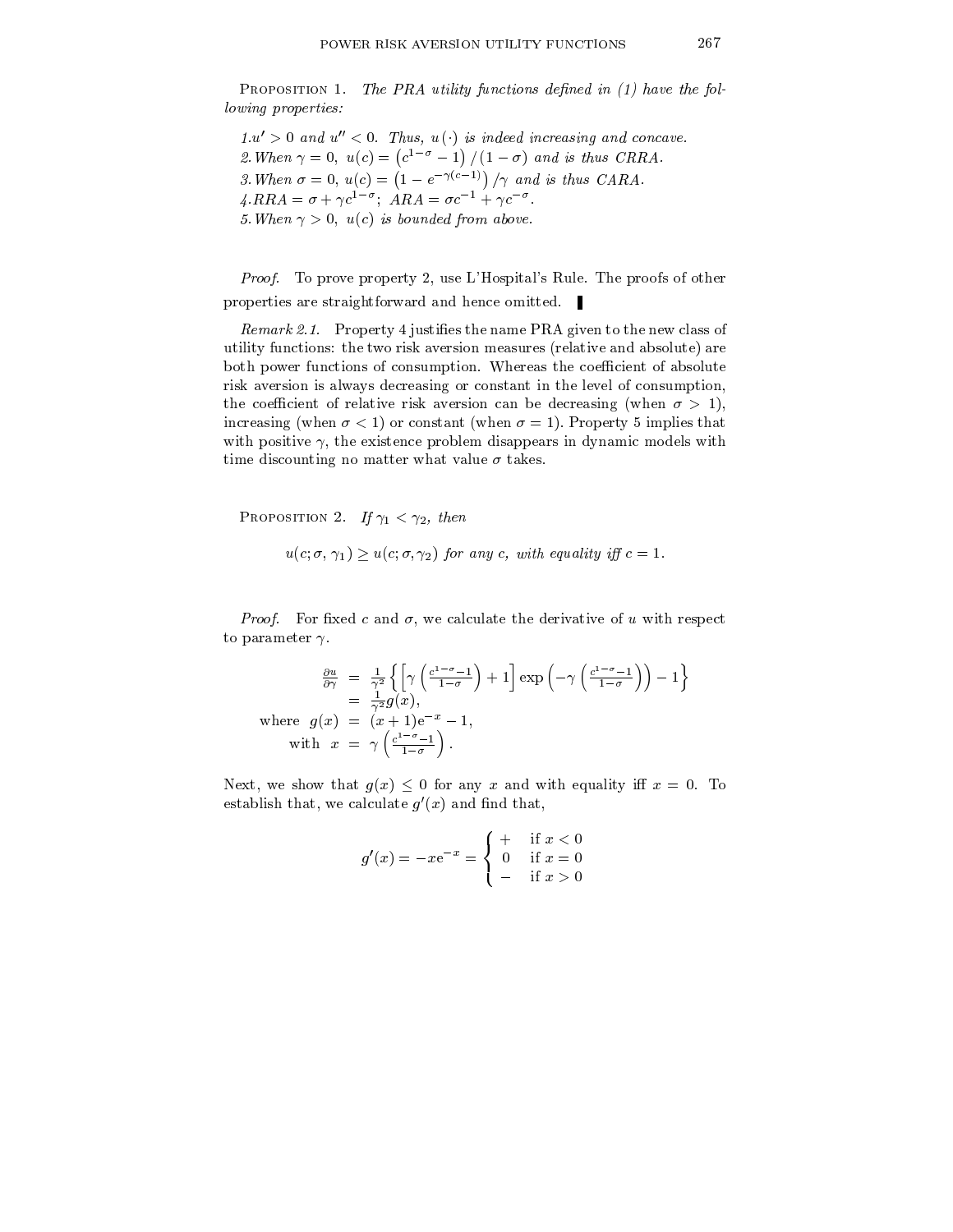Thus  $g(x)$  attains a *strict* maximum at  $x = 0$ . Note that  $g(0) = 0$  and that  $x = 0$  iff  $c = 1$ . This ends our proof.

Remark 2.2. Proposition 2 indicates that the higher the  $\gamma$ , the more curved the utility function. See Figure 1 for a graphical description of the proposition.



PROPOSITION 3. If  $\sigma_1 < \sigma_2$ , then

 $u(c; \sigma_1, \gamma) \ge u(c; \sigma_2, \gamma)$  for any c, with equality iff  $c = 1$ .<br>Proof. For fixed c and  $\gamma$ , we calculate the derivative of u with respect to parameter  $\sigma$ .

$$
\frac{\partial u}{\partial \sigma} = \left\{ \frac{c^{1-\sigma} [1-(1-\sigma)\ln(c)]-1}{(1-\sigma)^2} \right\} \exp\left(-\gamma \left(\frac{c^{1-\sigma}-1}{1-\sigma}\right)\right),
$$
  
\n
$$
= \frac{h(c)}{(1-\sigma)^2} \exp\left(-\gamma \left(\frac{c^{1-\sigma}-1}{1-\sigma}\right)\right),
$$
  
\nwhere  $h(c) = c^{1-\sigma} [1-(1-\sigma)\ln(c)]-1.$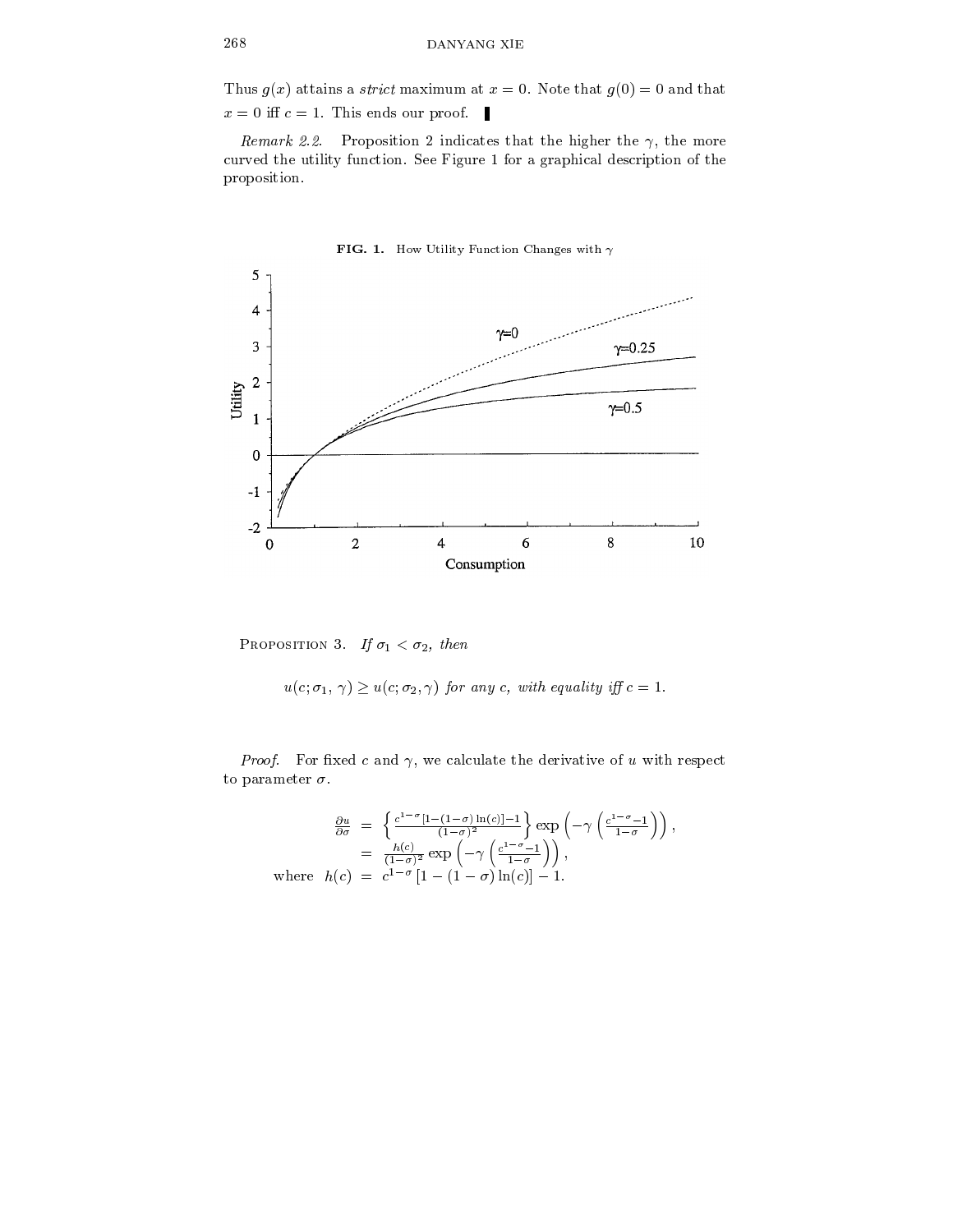It remains to show that  $h(c) \leq 0$  for any  $c \in [0, +\infty)$  and with equality iff  $c = 1$ . To establish that, we calculate  $h'(c)$  and find that,

$$
h'(c) = -(1 - \sigma)^2 c^{-\sigma} \ln(c) = \begin{cases} + & \text{if } c < 1 \\ 0 & \text{if } c = 1 \\ - & \text{if } c > 1 \end{cases}
$$

Thus  $h(c)$  attains a *strict* maximum at  $c = 1$ . As a result,  $h(c) < h(1) = 0$  if  $0 \leq c \neq 1$ .

Remark 2.3. Proposition 3 indicates that the higher the  $\sigma$ , the more curved the utility function. See Figure 2 for a graphical description of the proposition.

Although both a greater  $\gamma$  and a greater  $\sigma$  make the utility function more curved, there is a major difference in their effect on risk aversion. A greater  $\gamma$  always increases risk aversion; a greater  $\sigma$  on the other hand, twists the coefficients of risk aversion (when  $\gamma \neq 0$ ), raising them for one range of consumption and lowering them for the other range (see property 4 in Proposition 1).

FIG. 2. How Utility Function Changes with  $\sigma$ 

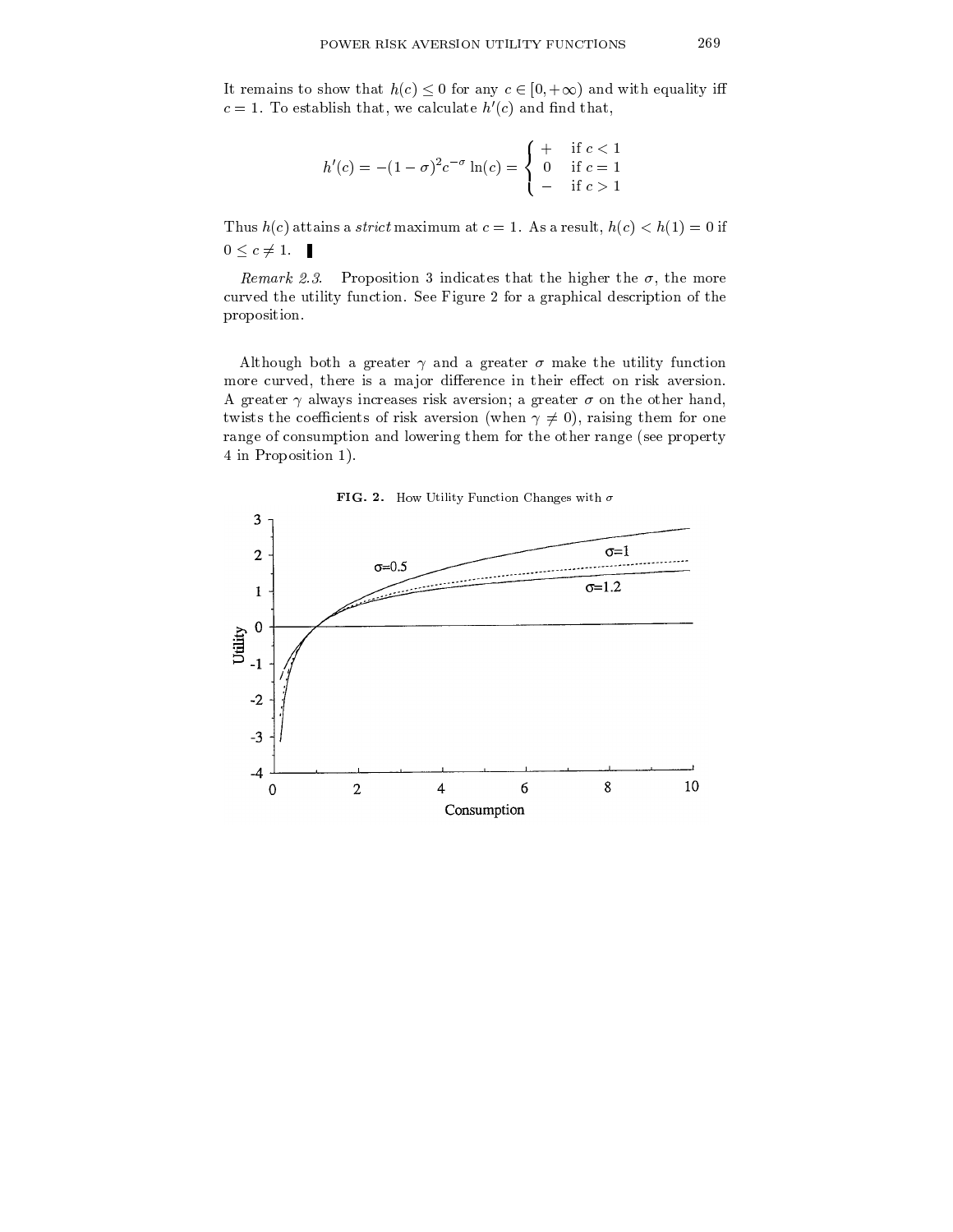### 3. ECONOMIC IMPLICATIONS

We focus on the implications of the PRA utility functions in the literature of growth theory.

One difficulty in growth theory is the necessity to account for the diversity of growth rates across countries. A special collection of papers in JPE 1990 partly deals with this problem.

Lucas (1990) and King and Rebelo (1993) concluded that neoclassical growth models without exogenous technological change cannot explain what is observed about growth rates if countries are assumed to have ac cess to the same technology. Adding exogenous technological change to the neoclassical growth models is not to solve the problem but to finesse it.

Lucas  $(1988)$  and Romer  $(1990)$  show that countries can grow at different speeds if they start with different amounts of physical and/or human capital stocks. Benhabib and Perli (1994) and Xie (1994) argue that the diversity in growth performance across countries may be due to the existence of multiple equilibria. In all these works among others, the explanations for the diversity rely on the diversity in the equilibrium real interest rates across countries. The models are for closed economies. Once international trade is introduced into these models, the diversity will disappear when the differences in the real interest rates are removed. This is because with the CRRA utility function assumed in these models, the equalization of the real interest rates leads to the equalization of the growth rates since the rate of growth is simply  $(r - \rho)/\sigma$ , where r is the common real interest rate,  $\sigma$  is the coefficient of relative risk aversion, and  $\rho$  is the rate of time preference.

Once we extend the preferences to the power risk aversion utility functions, we can explain the different growth rates across countries even if international trade gives all the countries access to a common technology, as long as these countries start with different levels of capital stock. To fix ideas, let the common technology be represented by a production function such as  $Ak$ , whose use has been popularized by Rebelo (1991) and Barro (1990).

Consider an economy with long-lived representative agents whose pref erences are given by,

$$
\int_0^\infty u(c)e^{-\rho t} dt \tag{2}
$$

where  $u(c)$  is a PRA utility function defined by equation (1). Thus the equilibrium allocation can be obtained by solving the maximization problem of a social planner who maximizes  $(2)$ , subject to:

$$
\dot{k} = Ak - c, \text{ and } k(0) \text{ given.} \tag{3}
$$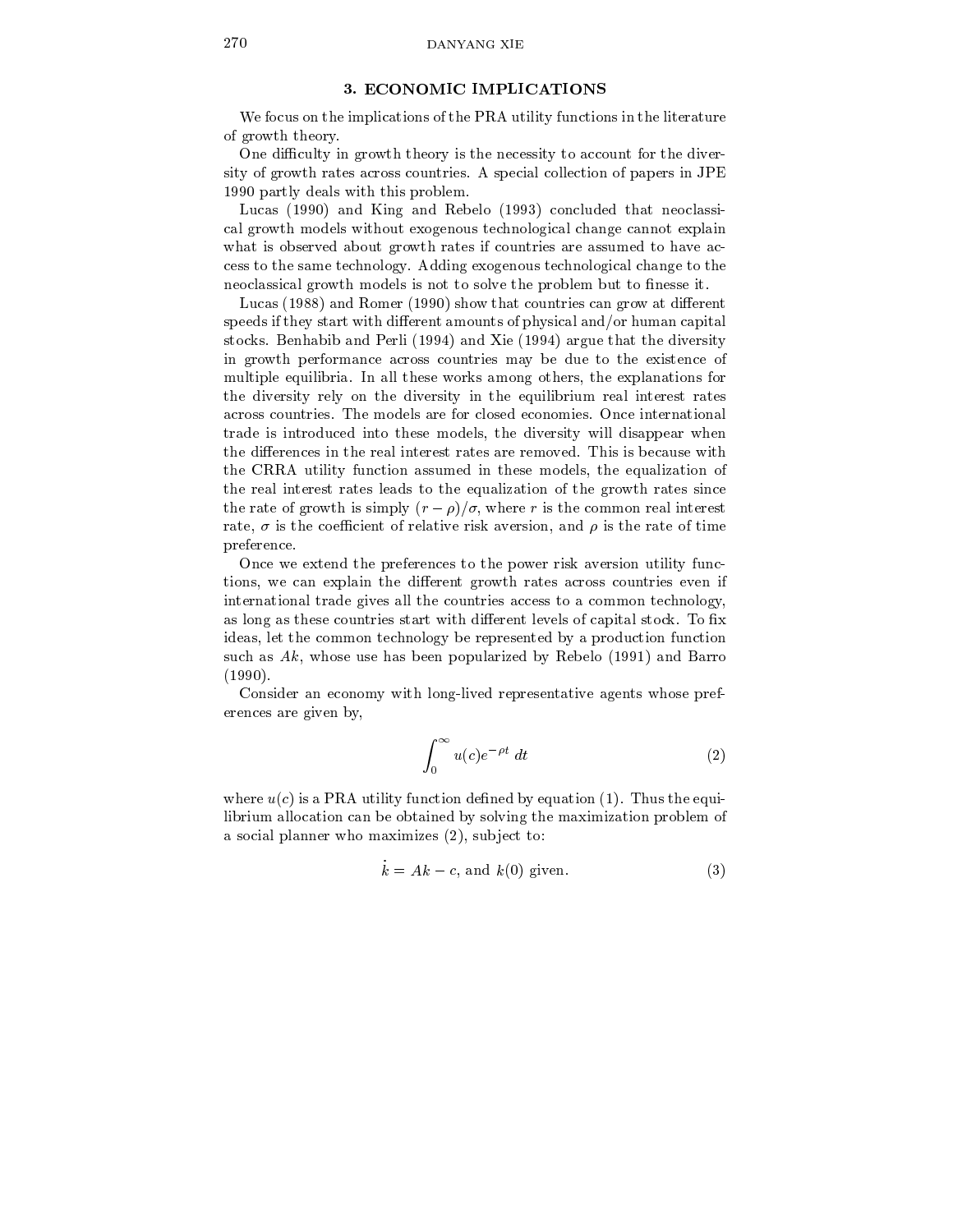The Hamiltonian can be written as

$$
H = u(c) + \lambda(Ak - c). \tag{4}
$$

The first order conditions are given by,

$$
c^{-\sigma} \exp\left(-\gamma \left(\frac{c^{1-\sigma}-1}{1-\sigma}\right)\right) = \lambda
$$
 (5)

$$
\dot{\lambda} = \lambda(\rho - A) \tag{6}
$$

The transversality condition is:  $\lambda k e^{-\rho t} \to 0$  as  $t \to \infty$ .

To allow for economic growth, we assume that  $A > \rho$ . That is, the productivity of capital is high compared to the rate of time preference. Since A is in fact the equilibrium real interest rate, we are assuming that the common real interest rate facing the economies is greater than  $\rho$ .

It is routine to show that

$$
\frac{\dot{c}}{c} = \frac{(A - \rho)}{RRA} \tag{7}
$$

where  $RRA$  is given in Proposition 1. Equation (7) has several implications, which are put in a proposition as follows.

PROPOSITION 4. If  $\gamma = 0$ , or if  $\sigma = 1$ , then economies will grow at the same rate regardless of their starting positions. Otherwise, economies will grow at different rates that depend on the initial level of capital stock.

Proof. Since  $R_{\text{R}} = 0 + \gamma c$ ,  $\gamma = 0$  or  $\theta = 1$  implies that  $R_{\text{R}}$ is constant in  $c$ . Thus equation  $(7)$  indicates that in these two cases, the growth rate of consumption is constant and is independent of the starting positions of the economies.

When  $\gamma > 0$ , economies with higher capital stock will grow faster (slower) if  $\sigma$  is greater (less) than unity. This is because with  $\gamma > 0$ , RRA is decreasing (increasing) in c when  $\sigma$  is greater (less) than unity; and c is positively related to capital stock.

Remark 3.1. Growth rate of consumption and economic growth are apparently used interchangeably. This is justied because: First, equilibrium rate of growth of *consumption* is the point of critical concern, and second, consumption and capital stock and thus output will grow at the same rate in the long run (see the following proposition).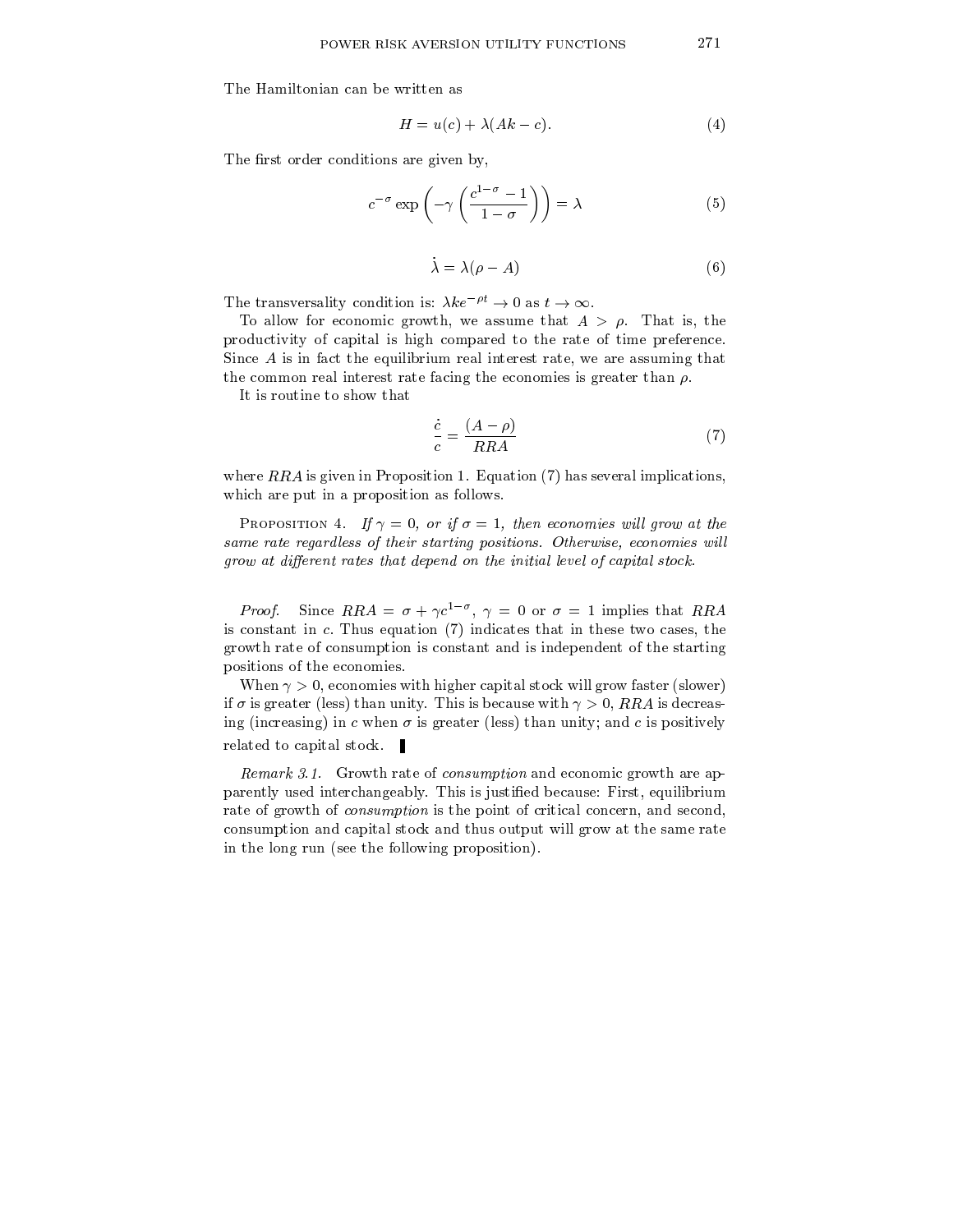### 272 DANYANG XIE

PROPOSITION 5. As t goes to infinity,  $c/k$  approaches a positive constant. Thus in the long run, the growth rates of capital and of output are the same as the growth rate of consumption. More specifically, we have

$$
\lim_{t \to \infty} c/k = \begin{cases} A & \text{if } 0 \le \sigma < 1 \\ A - \frac{A - \rho}{1 + \gamma} & \text{if } \sigma = 1 \\ A - \frac{A - \rho}{\sigma} & \text{if } \sigma > 1 \end{cases}
$$

*Proof.* See the appendix.  $\blacksquare$ 

We have seen from Proposition 4 that economies can grow at different speeds, depending on their stage. Fitting this model to actual observations seems to require  $\sigma < 1$  because this will imply that richer countries grow more slowly. A simple numerical example demonstrates how the model generates the growth diversity observed in the world. Before we assign the values to the parameters, let us get some quantitative feeling about how much the diversity in growth rates is really observed.

The sample we consider includes 22 countries classied in the World Development Report (1993) as high income economies. When using this sample, the assumption of a common real interest rate is more valid than when using a larger sample. We derive the 1991 per capita consumption data from the World Development Report (1993) for the sample and then normalize it so that the highest consumption is 1. The series is reported as Column 2in Table 1. Column 3 in Table 1 gives the average annual growth rate of private consumption for the period 1980–1991. When we plot the growth rates against the level of consumption in Figure 3, we see a rough negative relation: richer countries have lower growth rates of consumption. The following linear regression confirms the visual impression:

$$
g_c = 5.57 - \frac{(-2.57)}{4.07}c, \ \ R^2 = 0.25,
$$

where *t*-statistics is put in parenthesis.

Now the question is, can we pick the values of the parameters in this model to generate a diagram similar to Figure 3? Indeed we can. Let  $\rho = 0.02$ ,  $A = 0.04$ ,  $\sigma = 0.2$ , and  $\gamma = 1$ . We obtain that, for the country with the highest level of consumption (normalized to 1), the growth rate of per capita consumption is 1.7%. The growth rate of per capita consumption for a country with consumption level at 0.5 is 2.6  $\%$ , and that for a country with consumption level at 0.3 is 3.4 %. See Table 2 and Figure 4 for details.

In this exercise, we are not trying to find the best fit of the model to the real world observations. We are merely asserting the possibility of a fit using a simple example.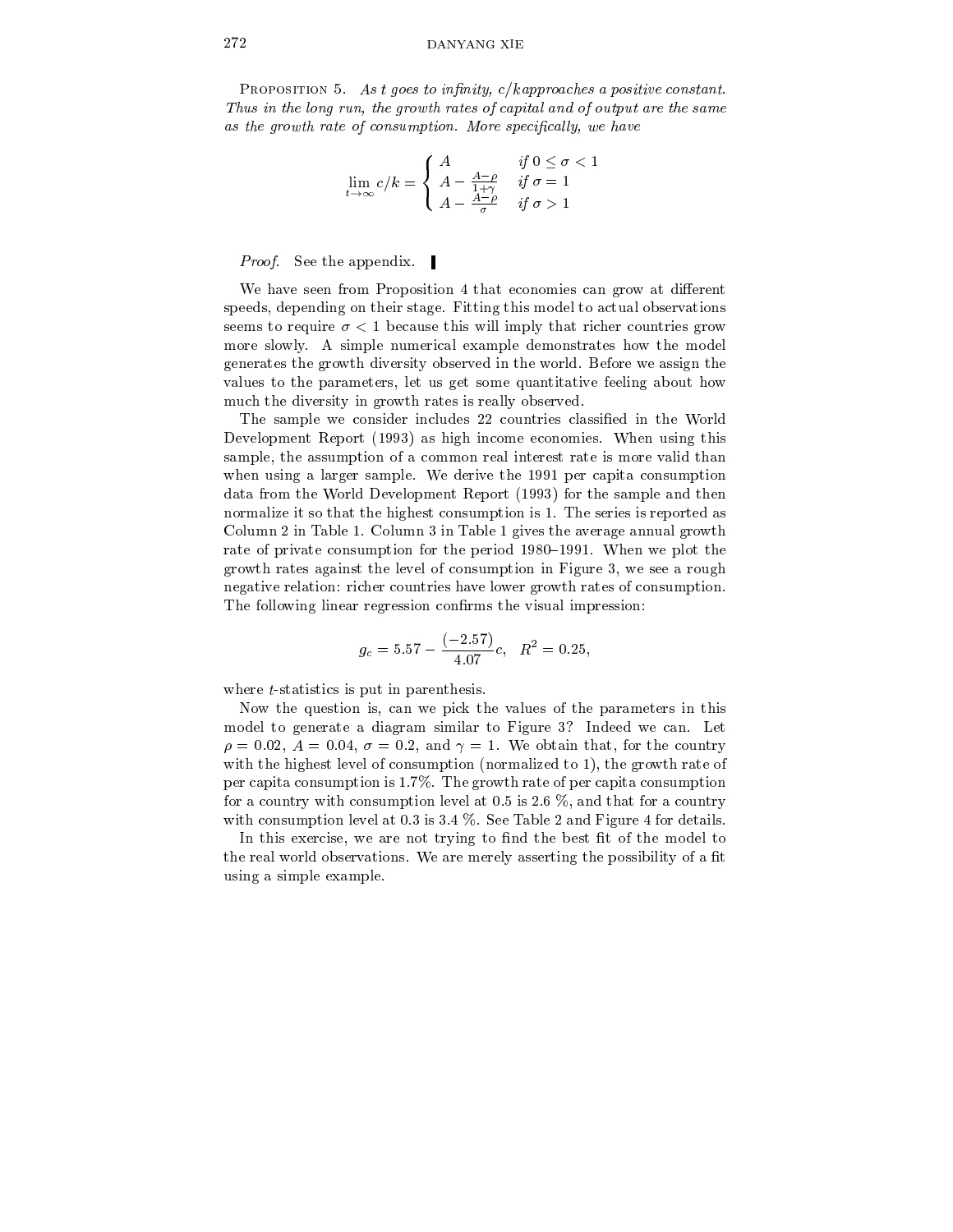| Observed Diversity |             |              |  |  |  |  |
|--------------------|-------------|--------------|--|--|--|--|
| Countries          | Consumption | $Growth(\%)$ |  |  |  |  |
| Singapore          | 0.32        | 6.0          |  |  |  |  |
| Ireland            | 0.34        | 2.2          |  |  |  |  |
| Hong Kong          | 0.38        | 6.9          |  |  |  |  |
| Spain              | 0.41        | 3.2          |  |  |  |  |
| New Zealand        | 0.41        | 1.9          |  |  |  |  |
| Israel             | 0.43        | 5.2          |  |  |  |  |
| Australia          | 0.58        | 3.2          |  |  |  |  |
| Netherlands        | 0.58        | 32           |  |  |  |  |
| United Kingdom     | 0.59        | 3.8          |  |  |  |  |
| Belgium            | 0.61        | 1.9          |  |  |  |  |
| Italy              | 0.62        | 3.1          |  |  |  |  |
| Austria            | 0.62        | 2.6          |  |  |  |  |
| France             | 0.67        | 2.4          |  |  |  |  |
| Canada             | 0.69        | 3.4          |  |  |  |  |
| Germany            | 0.71        | 2.2          |  |  |  |  |
| Norway             | 0.73        | 1.2          |  |  |  |  |
| Japan              | 0.74        | 3.7          |  |  |  |  |
| Denmark            | 0.76        | 1.7          |  |  |  |  |
| United States      | 0.79        | 2.4          |  |  |  |  |
| Finland            | 0.80        | 4.3          |  |  |  |  |
| Sweden             | 0.85        | 2.0          |  |  |  |  |
| Switzerland        | 1.00        | 1.7          |  |  |  |  |

TABLE 1.

Consumption: Level of Consumption Relative to that of Switzerland, 1991 Growth: Average Annual Growth Rate of Private Consumption 1980-1991

Depicted in Figure 3

To summarize, this section examines the idea that the diversity in eco nomic growth rates among countries merely reflects the fact that countries are at different economic stages. In other words, countries are located at different positions along a transitional path. Proposition 4 shows that this idea works if the utility function has power risk aversion with parameter  $\gamma > 0$  and  $\sigma < 1$ , i.e. if the utility function displays increasing relative risk aversion.

It was once argued that neoclassical growth models can also explain the diversity in growth rates across countries by placing these countries at different positions along a transitional path. Recent studies by Lucas (1990) and King and Rebelo (1993) point out that these models imply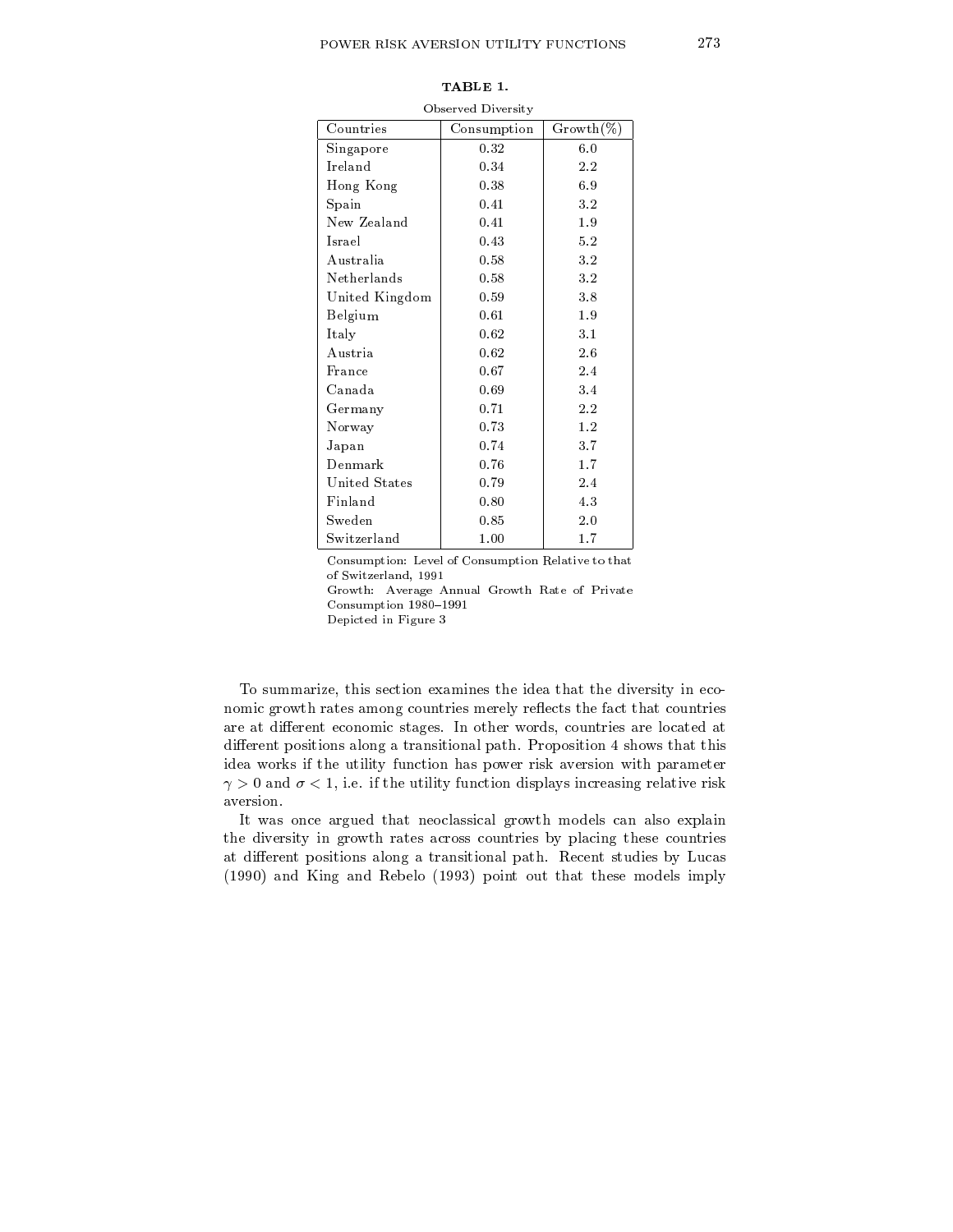

| TABLE 2.                                                                                                              |                                               |  |
|-----------------------------------------------------------------------------------------------------------------------|-----------------------------------------------|--|
| Generated Diversity                                                                                                   |                                               |  |
| Consumption                                                                                                           | $Growth(\%)$                                  |  |
| 0.10                                                                                                                  | 5.6                                           |  |
| 0.20                                                                                                                  | 4.2                                           |  |
| 0.30                                                                                                                  | 3.4                                           |  |
| 0.40                                                                                                                  | 2.9                                           |  |
| 0.50                                                                                                                  | 2.6                                           |  |
| 0.60                                                                                                                  | 2.3                                           |  |
| 0.70                                                                                                                  | 2.1                                           |  |
| 0.80                                                                                                                  | 1.9                                           |  |
| 0.90                                                                                                                  | $1.8\,$                                       |  |
| 1.00                                                                                                                  | $1.7\,$                                       |  |
| Consumption: Level of Con-<br>sumption<br>Highest<br>${\rm Growth:}$<br>Growth of Consumption<br>Depicted in Figure 4 | Relative<br>the<br>to<br>Annual<br>Rate<br>of |  |

differences in the real interest rate across countries that are too large to be consistent with the slow movement of capital across borders.

There is one thing in our analysis that may also be bothersome. In order to fit the model with the reality, we need to impose  $\sigma$  < 1. This means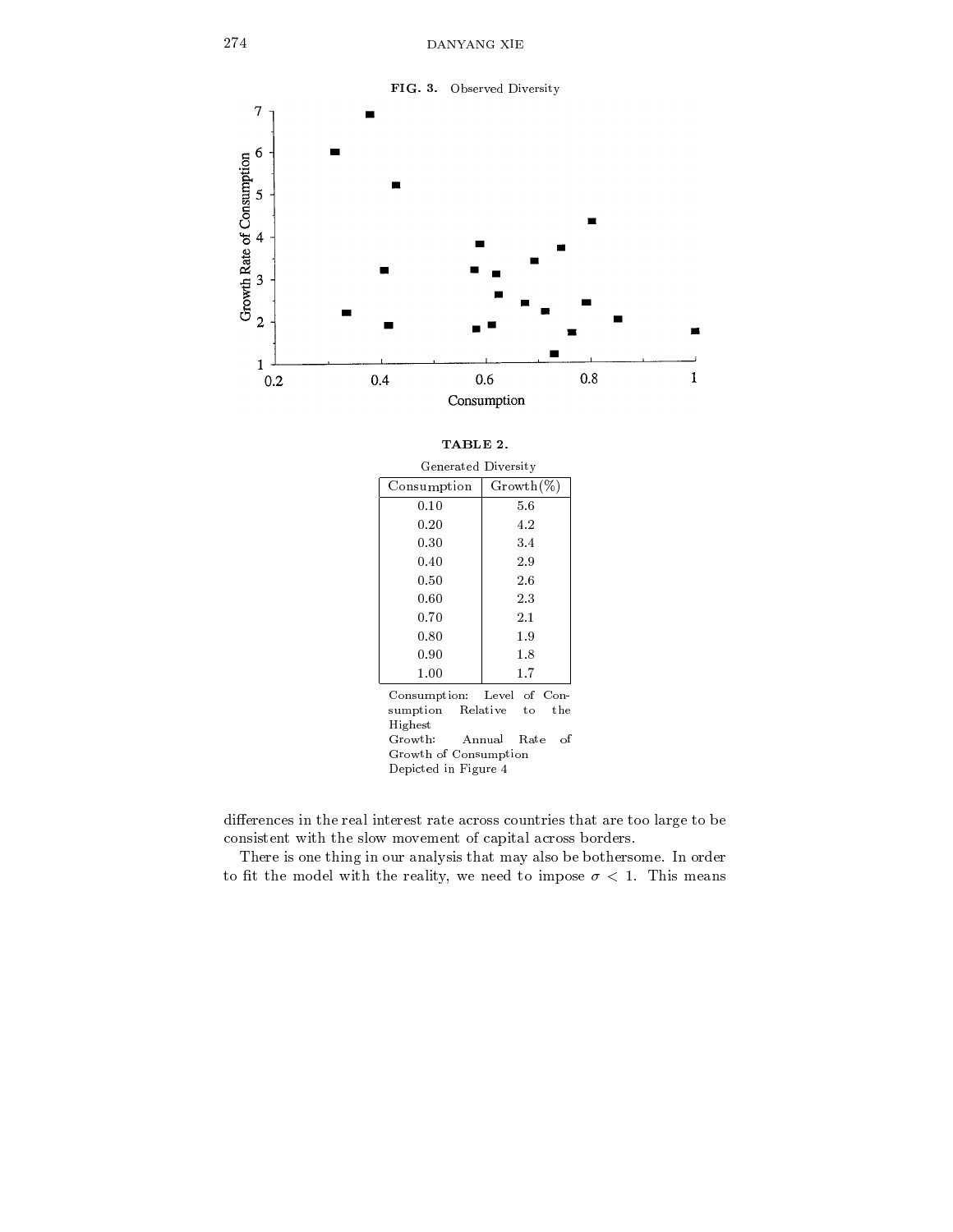

that the representative individual has an increasing relative risk aversion. Is this assumption counter-intuitive?

Ever since the risk aversion measures were proposed by Arrow (1970) and Pratt (1964), the consensus view is that the absolute risk aversion should be decreasing in wealth. As to the relative risk aversion, no such consensus has emerged. Frank (1990) speculates that diminishing relative risk aversion is more reasonable. Pratt (1964) suggests that the relative risk aversion should be first decreasing and then increasing. Empirical work is therefore needed to determine whether individuals with increasing relative risk aversion represent the majority.

# 4. LONG-RUN ANALYSIS

In this section, we would like to understand how the parameters in the utility function affect growth in the long run.

PROPOSITION 6. In the non-trivial case of  $\gamma > 0$ , the long-run growth rate is given by

$$
g_c = g_k = \begin{cases} 0 & \text{if } 0 \le \sigma < 1 \\ \frac{A-\rho}{1+\gamma} & \text{if } \sigma = 1 \\ \frac{A-\rho}{\sigma} & \text{if } \sigma > 1 \end{cases}
$$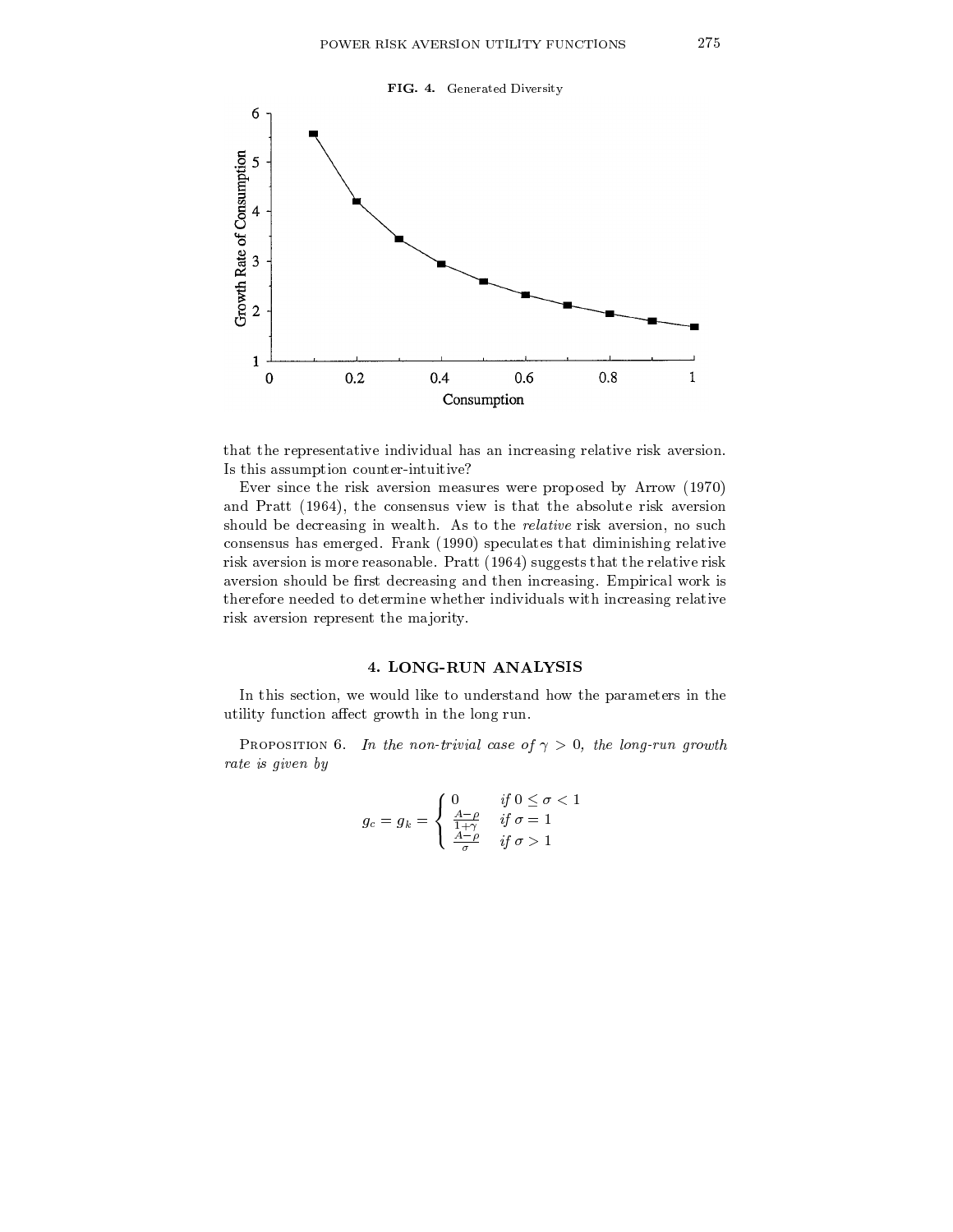## 276 DANYANG XIE

*Proof.* Note that  $g_k = A - c/k$ . Proposition 6 is a direct corollary of Proposition 5.

Remark  $\angle 1$ . In the appendix, it is shown that consumption and capital both increase without bound. With that in mind, it is understandable that parameter  $\gamma$  has no effect on the long-run growth rate if  $\sigma \neq 1$ , because when  $\sigma \neq 1$ ,  $\gamma$  only affects the RRA in the short run. In the long run, since consumption approaches infinity, RRA either approaches  $\sigma$  (when  $\sigma > 1$  or  $\infty$  (when  $\sigma < 1$ ), and is independent of  $\gamma$  in both cases. This result may lead to misinterpretation that introducing parameter  $\gamma$  into the utility function adds practically nothing to the long-run analysis. In fact, it contributes a great deal for two reasons.

First, the long-run behavior is very much different in the case when  $\gamma > 0$ and when  $\gamma = 0$ . In the latter case, the long-run rate of growth is always  $(A - \rho)/\sigma$  regardless of what value  $\sigma$  takes on. Proposition 6 shows that when  $\gamma > 0$ , the long-run rate of growth has a different formula depending on what region  $\sigma$  lies in. It is unfortunate that the literature so far has focused on the narrow and indeed the zero probability case of  $\gamma = 0$ .

Second, although when  $\sigma \neq 1$ , the long-run rate of growth is unchanged if  $\gamma$  changes from one positive value to another, the long-run *level* of consumption will change. When  $\sigma$  < 1, the case we should focus on as we explained in the last section, the growth rate converges to zero. But still the consumption level goes to infinity and we have the following proposition.

PROPOSITION 7. When  $\sigma < 1$ , the lower  $\gamma$  is, the higher consumption will be in the long run. More specifically, if  $\gamma_1 < \gamma_2$ , then

$$
\frac{c_1(t)}{c_2(t)} = \left(\frac{\gamma_2}{\gamma_1}\right)^{1/(1-\sigma)} > 1 \text{ as } t \text{ approaches infinity.}
$$

Proof. It is shown in the appendix (see equation (A.6)) that when  $\sigma$  < 1, we have

$$
\lim_{t \to \infty} \frac{\gamma c(t)^{1-\sigma}}{(1-\sigma)(A-\rho)t} = 1,
$$
\n(8)

which proves the proposition.

Remark 4.2. Proposition 7 paints an interesting picture. Suppose coun try 1 and country 2 have the same  $\sigma$  but with  $\gamma_1 < \gamma_2$ . Also suppose country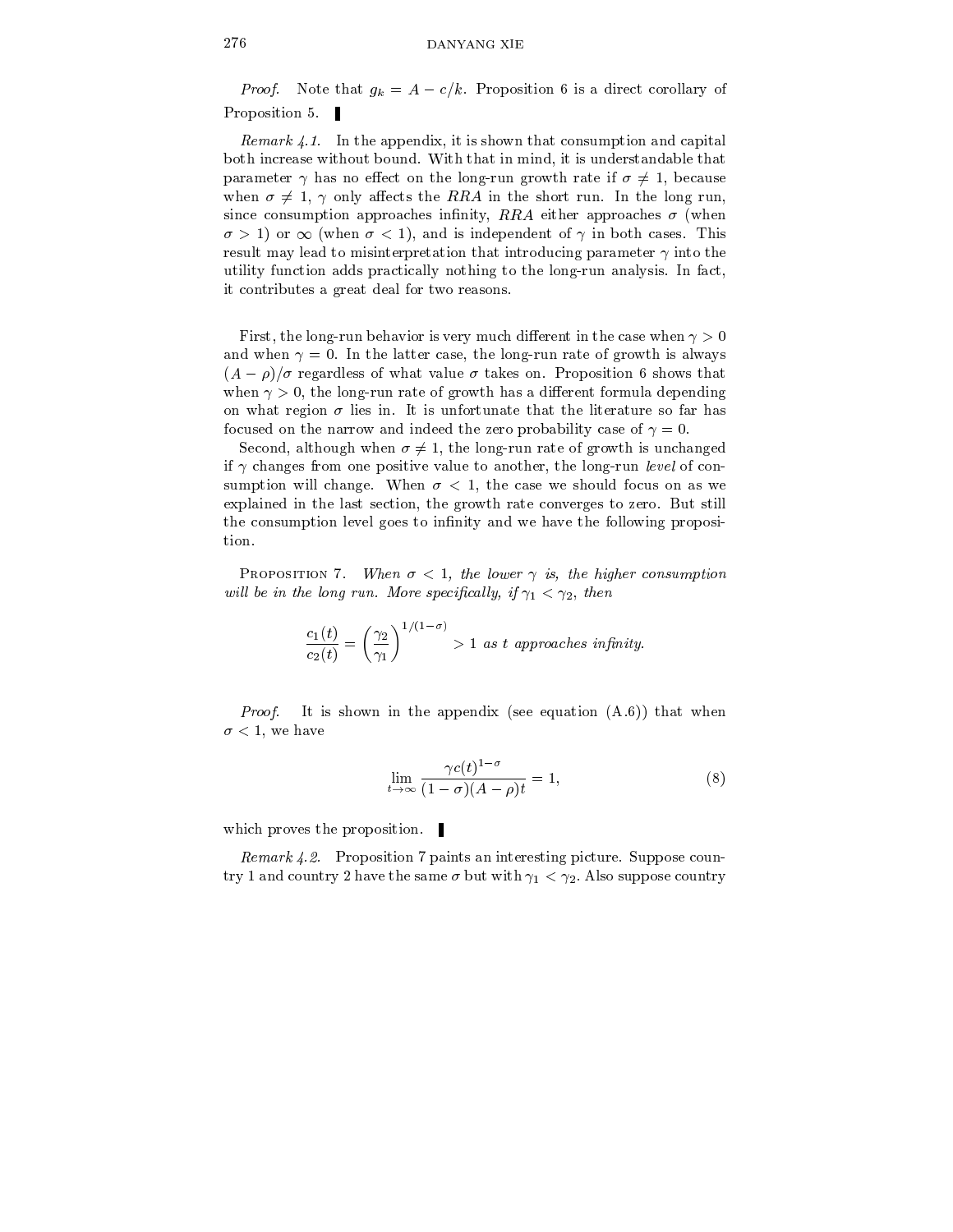1 has lower initial endowment of physical capital. The fact that eventually  $c_1(t)$  (and  $k_1(t)$ ) will be greater than  $c_2(t)$  (and  $k_2(t)$ ) must mean that country 1 has a higher saving rate initially than country 2 does, making the overtaking possible. Overtaking has been shown possible in the literature when two countries have different rates of time preference. The traditional argument maintains that more patient people (smaller  $\rho$ ) will accumulate their wealth more rapidly. Here, to tell a similar story, we may interpret parameter  $\gamma$  as the *rate of satiation*. A smaller  $\gamma$  makes the utility function less curved, and the satisfaction approaches a higher level  $1/\gamma$  as consumption increases without bound—appropriate characteristics of low rate of satiation. Interpreted this way, Proposition 7 states that a country with a lower rate of satiation shall accumulate greater wealth and experience more consumption in the long run. Note that, throughout the discussion, the assumption  $\sigma < 1$  is maintained.

PROPOSITION 8. For fixed  $\gamma > 0$ , when  $0 \leq \sigma_1 < \sigma_2 < 1$ , we have

$$
\lim_{t\to\infty}\frac{c_1(t)}{c_2(t)}=0
$$

Proof. Straightforward from equation (8).

Remark 4.3. Proposition 7 and 8 indicate that whereas a lower  $\gamma$  leads to higher long-run level of consumption, a lower  $\sigma$  apparently has the opposite effect even though they both make the utility function less curved. This reflects the difference in the ways they affect the RRA. We mentioned this difference in Section 2. Whereas a smaller  $\gamma$  lowers the RRA unambiguously, a smaller  $\sigma$  (with a positive  $\gamma$ ) serves to twist the RRA and more importantly it raises the RRA in the long run as consumption approaches infinity.

Just for completeness, in the case when  $1 < \sigma_1 < \sigma_2$ ,  $c_1(t)$  grows faster than  $c_2(t)$  because now a smaller  $\sigma$  lowers the RRA in the long run and speeds up economic growth (see Proposition 6).

#### 5. DIFFERENCE WITH REBELO'S ANALYSIS

The 22 countries in our sample make up only a small fraction of the world. Thus our analysis explains a portion of the whole diversity picture. Rebelo (1992) explains another portion.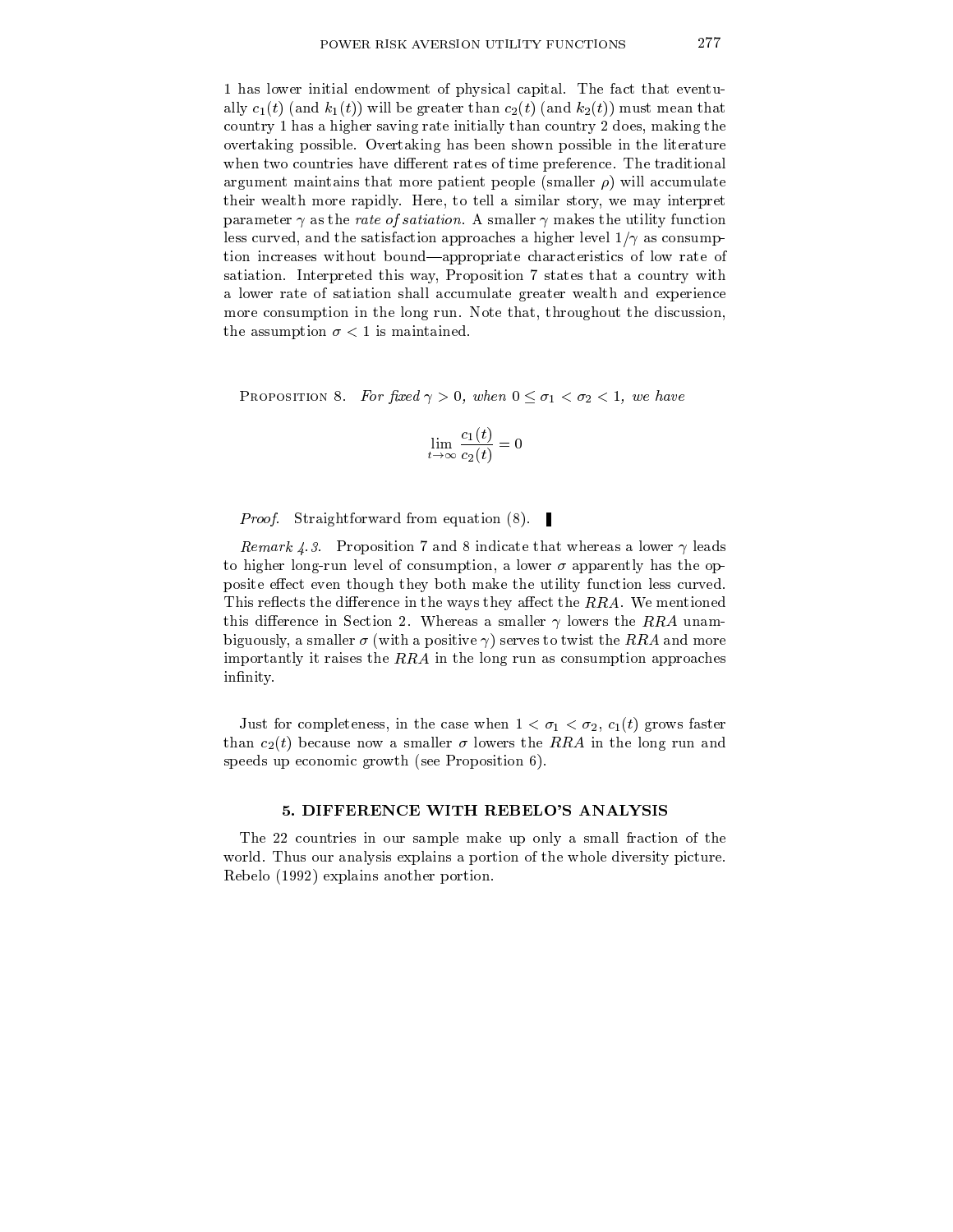The world-wide diversity in economic growth can be described by the following stylized facts, which we draw from Lucas (1988), Barro (1991) and the diagrams presented in Romer (1989).

Fact 1. Low income countries grow more slowly than high income countries.

Fact 2. Mid income countries grow more rapidly than high income countries

Fact 3. Within high income countries, a richer country grows more slowly.

Rebelo (1992) realizes that the  $CRRA<sup>1</sup>$  utility functions have implausible implications on growth equalization under perfect international capital markets. He proposes to use the Stone-Geary type of utility functions to replace the CRRA, and he shows that the diversity in growth performance remains even if the poor countries have access to perfect international capital markets. In particular, the poor countries will still save less and grow more slowly. His thought experiment implies that with policies that improve international capital markets, Fact 1 remains true.

We propose in this paper to replace the CRRA by the PRA utility functions and succeed in explaining Fact 3. The explanation is also consistent with Fact 2 if we accept the assumption of perfect international capital markets among mid and high income economies as a good approximation of the real world.

Whereas Fact 3 and possibly Fact 2 contradict Rebelo's analysis, Fact 1 does not contradict ours because the assumption of perfect international capital markets is violated when low income countries are included in discussion. We believe if allcountries have access to a common technology and perfect international capital markets, the poorer countries shall be able to grow faster than the richer ones in the short run and experience the same rate of growth in the long run (see Section 3 for the short-run and Section 4 for the long-run analysis). Since our argument hinges on the assumption  $\sigma$  < 1, confirmation from empirical work on human behavior is needed to support our belief.

To summarize, this paper and Rebelo (1992) differ in that his use of the Stone-Geary utility function implies decreasing relative risk aversion, and our PRA utility function with  $\sigma < 1$  implies *increasing* relative risk aversion. As a result, his view is pessimistic: Poor countries will always grow more slowly than the rich oneseven if a common technology is shared by all. Our view is optimistic: Access to a common technology shall lead to convergence in growth rate in the long run.

<sup>1</sup> In his paper, Rebelo adopts the name CES utility functions rather than the CRRA. We prefer the latter because the elasticity of substitution is not well defined for some utility functions, for example the Stone-Geary type he uses, unless we make it a convention to define the elasticity of substitution as the inverse of the RRA.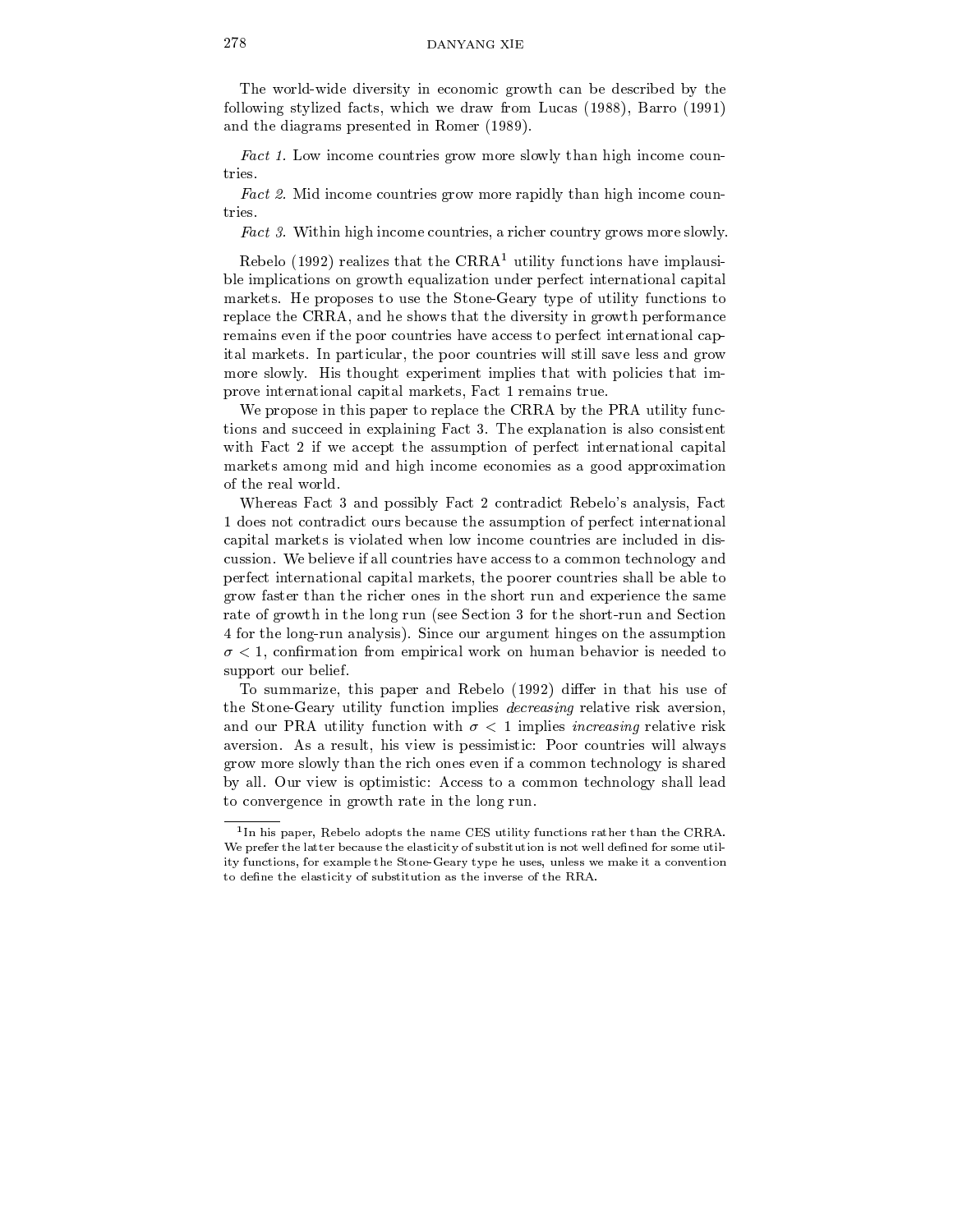As much as the two papers differ in results, they send a common message that empirical and theoretical work on the preference side can enhance significantly our understanding of economic growth.

### 6. CONCLUDING COMMENTS

We introduced in this paper a new class of utility functions-the power risk aversion utility functions, which we believe has attractive neatness and interesting properties. It contains the usual CRRA and CARA as special examples. We showed that allowing the relative risk version to change with the level of consumption may be one way to explain the diversity of growth rates across countries. Long-run analysis points to a possible interpretation of parameter  $\gamma$  — the *rate of satiation*. People with a low rate of satiation will eventually end up with high consumption.

Although the application of the PRA utility functions in growth theory is signicant, more fruitful applications of it may be in micro studies of human behavior and in asset pricing. Before, when we needed to use a specific form of utility functions, whether for calibration, simulation, or testing, we relied heavily on the CRRA , CARA, or HARA (which include quadratic form). However, no decisive empirical studies have confirmed the validity of the assumption of constant relative or absolute risk aversion. Also, HARA is not easy to manipulate and has limited regions in which it is well defined. The PRA utility functions should prove a better alternative. For example, it may help resolve the equity premium puzzle. Since the PRA utility functions include CRRA as special cases, the use of these utility functions can only enlarge the admissible region in the space of riskfree rate of return and equity premium, depicted in Mehra and Prescott (1985). We speculate that the enlarged admissible region may contain the observed combination of risk-free rate and equity premium. This, however, must remain speculation until confirmed by our fellow economists with advanced computational technique.

#### APPENDIX

In this appendix, we prove Proposition 5 by a series of lemmas.

LEMMA 1.  $\lim_{t\to\infty} c/c = \xi < A.$ 

Proof. The following is not the easiest way to prove the lemma. It is presented here because it gives the implicit solution of the optimal con sumption path.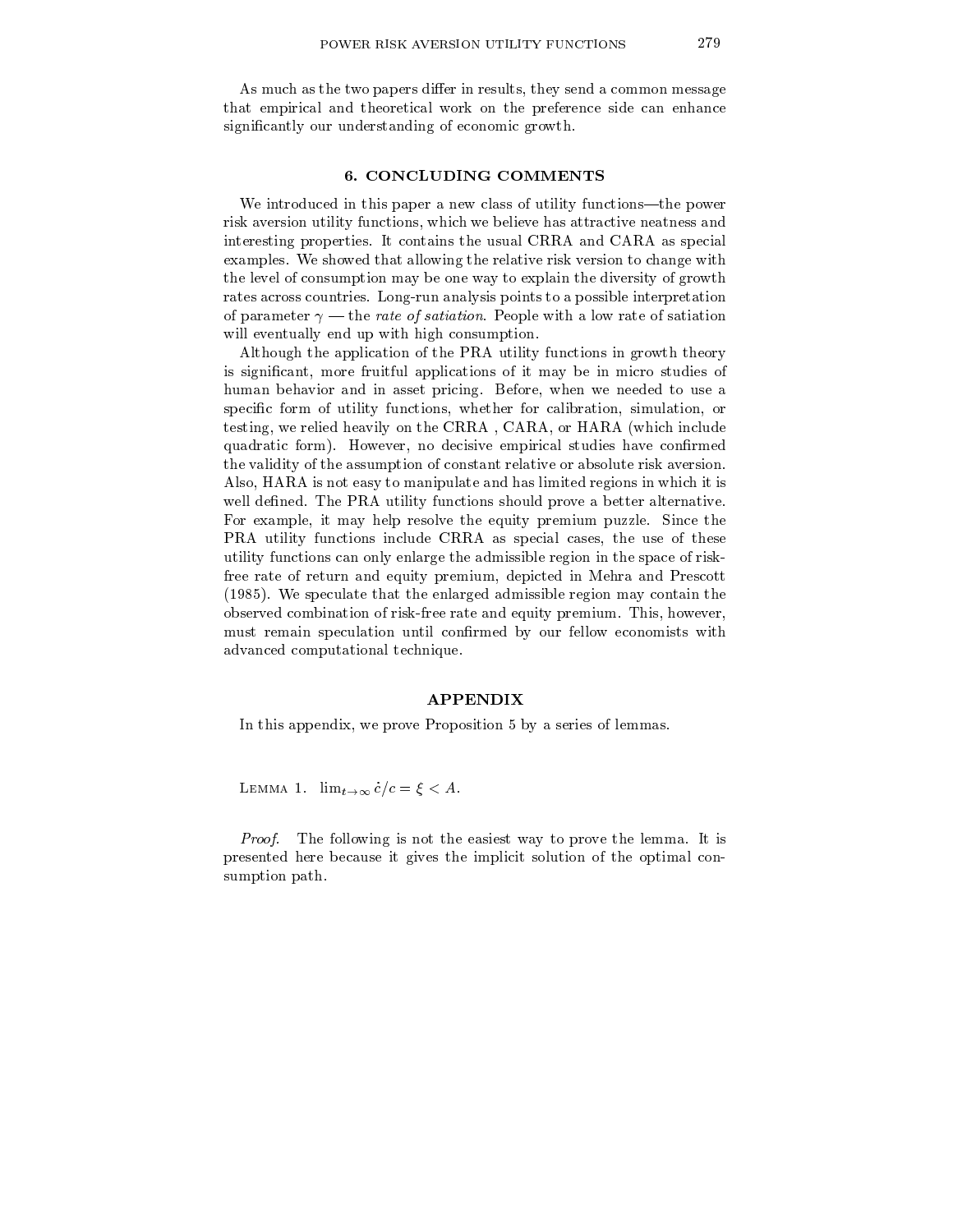We know that the optimal consumption path is governed by the first order differential equation,

$$
\dot{c}/c = \frac{A - \rho}{\sigma + \gamma c^{1 - \sigma}},\tag{A.1}
$$

When  $\sigma = 1$ , we have

$$
\dot{c}/c = (A - \rho)/(1 + \gamma). \tag{A.2}
$$

Thus the lemma is obviously true in this case.

when  $o \neq 1$ , we do a change of variable,  $z = c$  . Then we have  $\dot{z}/z = (1 - \sigma)\dot{c}/c$ . The differential equation (A.1) becomes

$$
(\sigma + \gamma z) \frac{\dot{z}}{z} = (1 - \sigma)(A - \rho). \tag{A.3}
$$

The general solution to this equation is given by,

$$
\sigma \ln|z| + \gamma z = (1 - \sigma)(A - \rho)t + (1 - \sigma)J, \tag{A.4}
$$

where  $J$  is any constant. The optimal consumption path corresponds to a particular  $J$  such that the transversality condition is satisfied. For the proof of our lemma, however, there is no need to determine  $J$ . Equation (A.4) can be rewritten as

$$
\sigma \ln c + \frac{\gamma}{1 - \sigma} c^{1 - \sigma} = (A - \rho)t + J. \tag{A.5}
$$

By assumption, A is greater than  $\rho$ . Thus equation (A.5) implies that  $c(t)$ approaches  $\infty$ . This knowledge helps us determine the long-run growth rate of consumption, which we calculate for two subcases,  $0 \le \sigma < 1$ , and  $\sigma > 1.$ 

When  $0 \le \sigma < 1$ , the second term in the left-hand side of equation (A.5) is the dominant term as  $t$  approaches infinity. Hence we have

$$
\lim \frac{\gamma c^{1-\sigma}}{(1-\sigma)(A-\rho)t} = 1.
$$
\n(A.6)

When  $\sigma > 1$ , the first term in the left-hand side is the dominant term as  $t$  approaches infinity. Thus, we have

$$
\lim \frac{\sigma \ln c}{(A - \rho)} = 1. \tag{A.7}
$$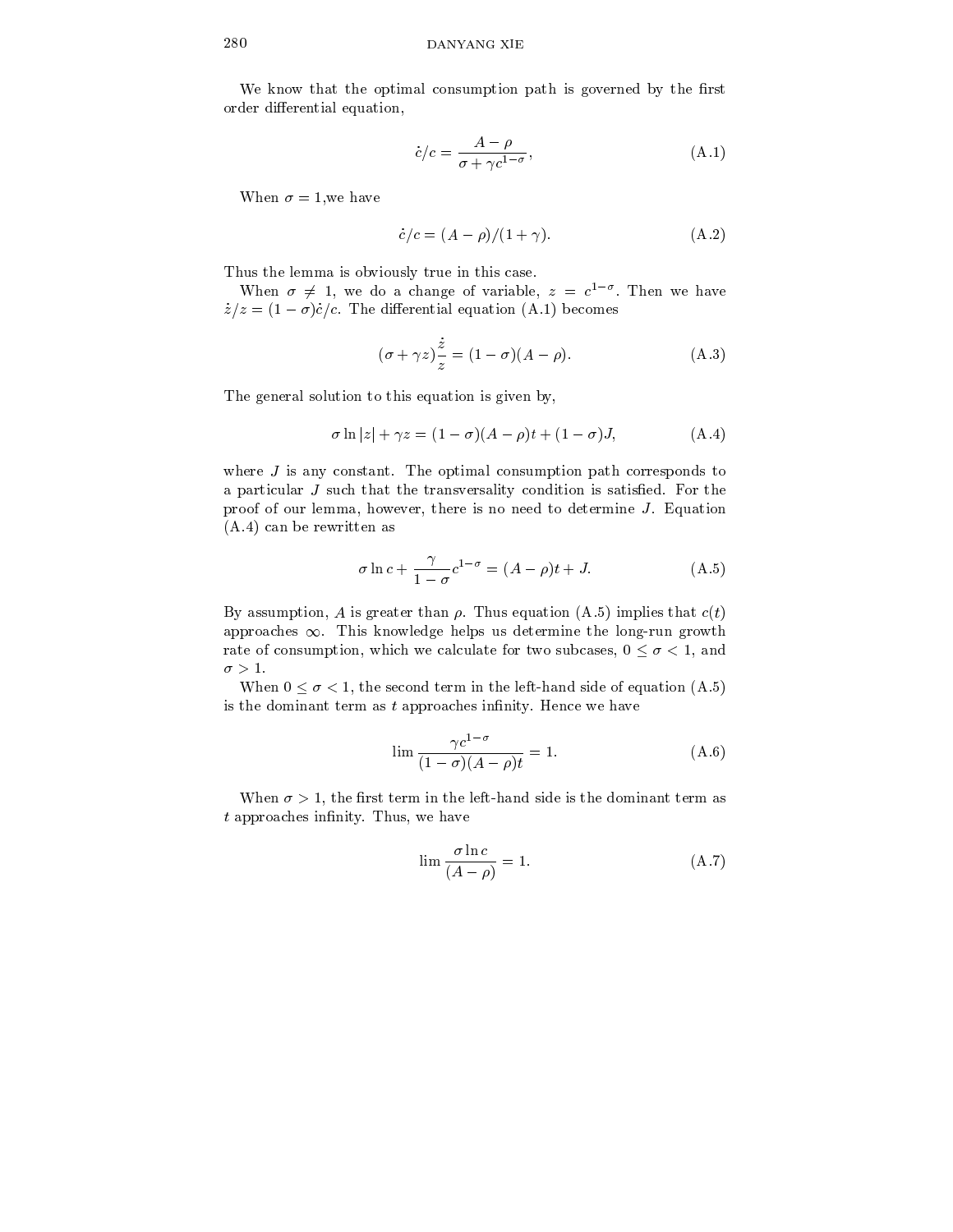Combining equations  $(A.2)$ ,  $(A.6)$ , and  $(A.7)$ , we obtain

$$
\lim_{t \to \infty} \dot{c}/c = \begin{cases} 0 & \text{if } 0 \le \sigma < 1 \\ (A - \rho)/(1 + \gamma) & \text{if } \sigma = 1 \\ (A - \rho)/\sigma & \text{if } \sigma > 1 \end{cases} \tag{A.8}
$$

which is less than  $A$  in all cases.

COROLLARY 1.  $\int_0^\infty c e^{-At} dt$  is finite.

LEMMA 2.  $\lim_{t\to\infty} ke^{-At} = 0$ 

Proof. Since  $\lambda/\lambda = (\rho - A)$ , we have  $\lambda(t) = \lambda(0)e^{(\rho - 1/t)}$ . Equation (5) says that  $\lambda(0) > 0$ . Also, the transversality condition requires  $\lim_{t\to\infty} k\lambda e^{-\rho t}$ 0; i.e.

$$
\lim_{t\to\infty} k\lambda(0) e^{(\rho-A)t} e^{-\rho t} = 0.
$$

Hence  $\lim_{t\to\infty} k e^{-At} = 0.$ 

LEMMA 3.  $k(t) = e^{At} \int_t^{\infty} c e^{-A\tau} d\tau$ .

*Proof.* Equation  $\dot{k} = Ak - c$  can be manipulated as follows:

$$
\int_0^t (\dot{k} - Ak) e^{-A\tau} d\tau = -\int_0^t c e^{-A\tau} d\tau \tag{A.9}
$$

That is, 
$$
k(t)e^{-At} - k(0) = \int_{t}^{\infty} ce^{-A\tau}d\tau - \int_{0}^{\infty} ce^{-A\tau}d\tau
$$
 (A.10)

The decomposition of the right-hand side of equation (A.9) to that of (A.10) requires that  $\int_0^\infty c e^{-At} dt$  be finite, which is guaranteed by the corollary above. Taking the minimum as the limit as the equation (I-10) and using  $\alpha$  $\mathcal{L}$  , we obtain that k(0)  $\mathcal{L}$  and the k(0)  $\mathcal{L}$  and that k(0)  $\mathcal{L}$  $\int_0^\infty c e^{-A\tau} d\tau$ . Thus, equation (A.10) reduces to

$$
k(t) = e^{At} \int_{t}^{\infty} c e^{-A\tau} d\tau.
$$